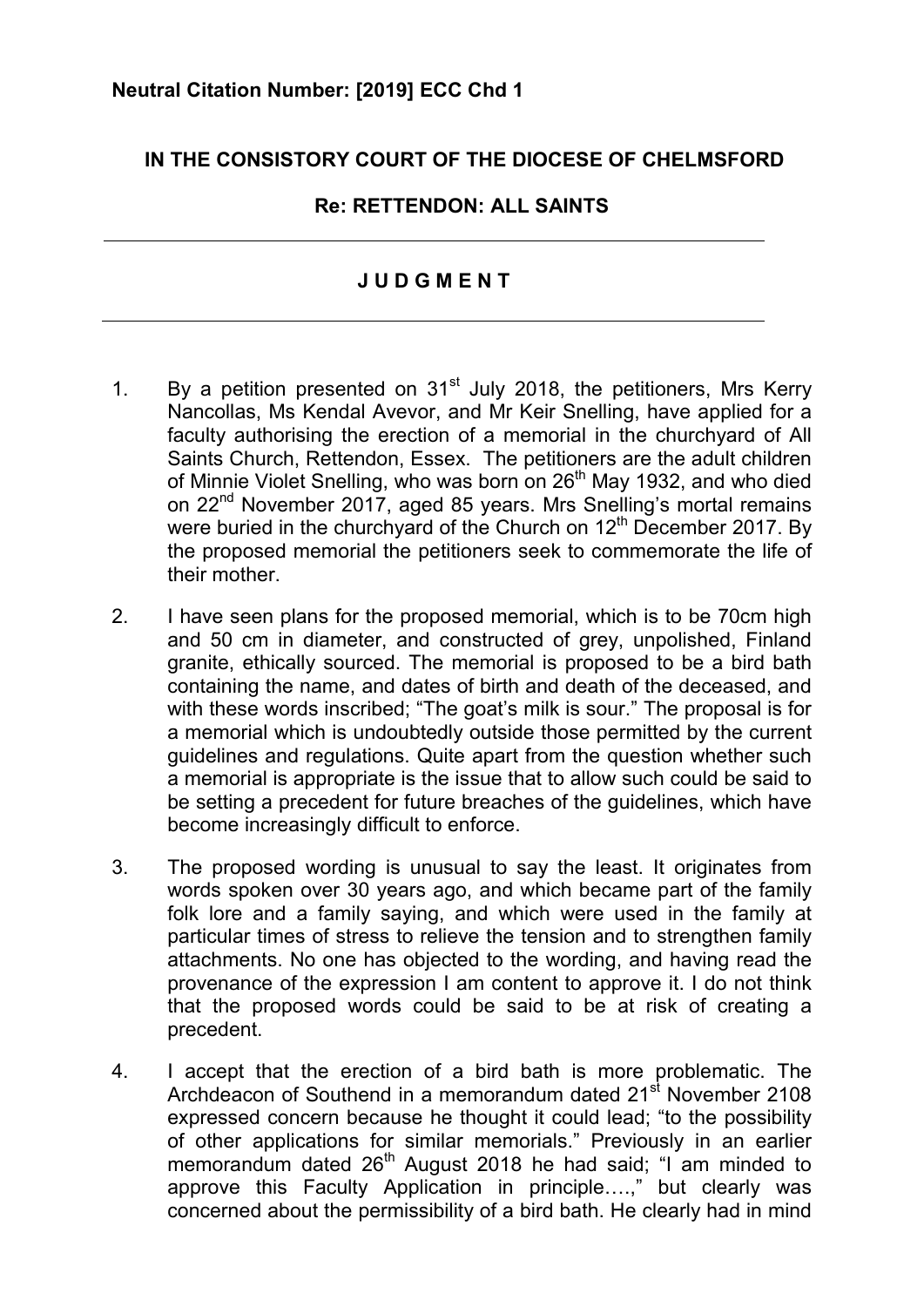that the Diocesan guidelines of 2009 specifically advise that bird baths are unlikely to be allowed. This, of course is not an absolute prohibition, and as the guidelines make clear; "Each petition will be considered on its merits," ie on its particular facts, and supporting reasons.

- 5. The DAC in its Notification of Advice dated 12<sup>th</sup> December 2018, did not recommend the proposed memorial on the grounds that; "It is inappropriate for a birdbath memorial to be positioned at the head, foot or over the grave. Reasons relate to the possibility of other applications for similar memorials which may also, be inappropriate." In other words, the DAC took much the same stance as the Archdeacon
- 6. The Priest-in-Charge, the Reverend Richard Jordan, and the PCC, on the other hand, took a much different view. Mr Jordan, in his letter of 14<sup>th</sup> March 2019, said; "The application was considered by the PCC…….who were clear that the circumstances around this particular memorial are distinctive. This arises from the combination of location of the grave (being at the end of a row furthest from the church and adjacent to trees in which other mourners have from time to time placed bird feeders) and the person being commemorated. The DAC's only concern that has been reported to me or, I understand to the family, is that the memorial would form a precedent. This appears to be unfounded because of the circumstances of this application are distinctive and also contrary to the Churchyard Handbook which encourages creative and varied designs subject to faculty approval……Both the PCC's understanding of the distinctive nature of this application and the faculty process would be sufficient to avoid abuse of precedent." It is clear that the Incumbent and PCC have specifically addressed the precedent argument, and how it might be dealt with, should it arise in the future.
- 7. At the meeting of the PCC on  $18<sup>th</sup>$  June 2018, the application for a faculty had been approved and supported with this resolution; "We believe in this particular location it would add significantly to the graveyard if it is placed by the trees. With regards to the inscription, we believe the inscription is appropriate to the distinctive character of the person and should be located inside the bird bath (as is proposed). A copy of its meaning and the rationale for the inscription would be kept in the church for safekeeping."
- 8. It is clear from what I have set out above that the Priest-in-Charge and the PCC not merely support, but positively approve the application for a faculty.
- 9. There have been no objections to the public notices displayed as required under **Part 6 Faculty Jurisdiction Rules 2015**.
- 10. On  $6<sup>th</sup>$  January 2019, I gave directions, and indicated that I was prepared to deal with the petition on the basis of written submissions, provided that all concerned agreed in writing to this course being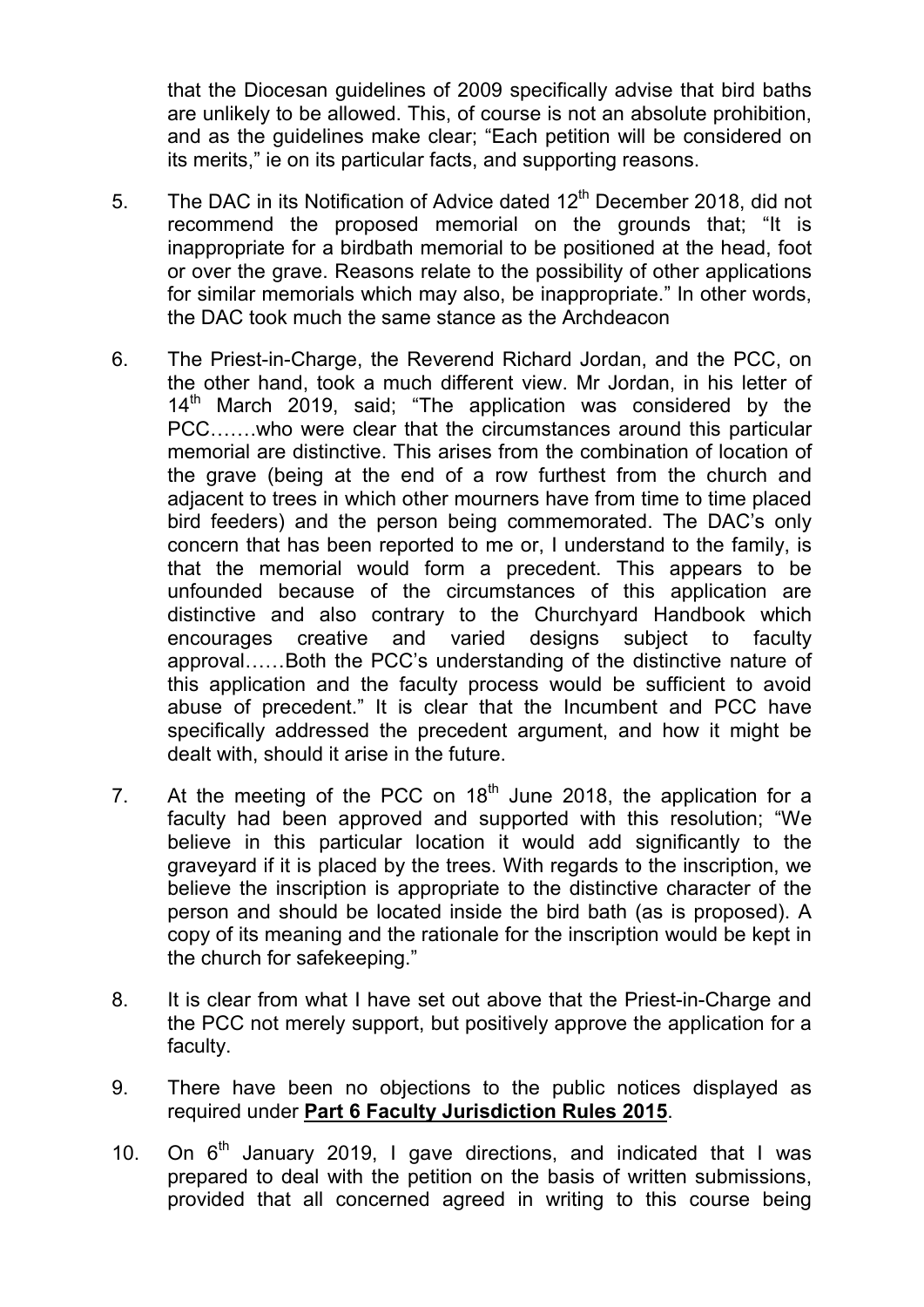adopted. On  $28<sup>th</sup>$  February 2019, when giving further directions I repeated my view. By letter dated 20<sup>th</sup> March 2019, the petitioners have agreed to this course, as have the Archdeacon, by email dated  $3<sup>rd</sup>$  April 2019, and the Priest-in-Charge, by letter dated  $14<sup>th</sup>$  March 2019. Having reconsidered the matter, I am of the view that it is expedient and appropriate for me to deal with the petition on written submissions.

- 11. The reasons for limitations upon what may be permitted in a churchyard are essentially threefold, the first of which is theological, for which see **Re St John the Baptist, Adel 2016 ECC Lee 8**. Theological considerations are not sought to be raised in the instant case. The second reason is aesthetic, and the third, which sometimes is linked to the second, is practical, relating to maintenance, upkeep and the like, the burden of which normally falls on the P.C.C. Essentially, I am concerned with aesthetic and practical issues.
- 12. Insofar as practicality is concerned, the P.C.C. must be taken to have considered the issue since they have positively approved the proposals.
- 13. As far as aesthetics are concerned, churchyards are Christian burial grounds for local communities, not just for the present but for generations to come. They also, of course, represent Christian witness and hope of generations past. At this juncture it is important to bear in mind the character of the person sought to be commemorated. Mr Jordan, in his email dated  $8^{th}$  January 2019, says that the late "Minnie (Snelling) was widely known as a character in the village." In their written submissions to me dated  $20<sup>th</sup>$  March 2019, the petitioners in providing more information about their mother, said; "Minnie Snelling was a very active member of the local community within the parish of Rettendon. Minnie was Chair of the Village WI group, a member of the local Dramatic Society, an avid supporter of village events, such as Horticultural Shows, School Fetes and Village Hall social events. In her earlier years, Minnie formed the 1<sup>st</sup> Hullbridge Girl Guide group and Ranger Guide Troop, became a Scout Skipper and Youth Leader and was also elected Chair of the Hullbridge Residents Association. Minnie had a great love and admiration of birds and was an ardent supporter of wildlife in general. The petitioners would like her memorial to reflect both her personality and her contribution to the life of the local community."
- 14. It is abundantly clear that the late Mrs Snelling was indeed a character, and could be properly described as a stalwart of village life, being someone who clearly as a volunteer immersed herself in community life and all that such involved. Such people are indeed rare, and vital to village community life. In my judgment they, and their deeds, are well worthy of joyful commemoration, as is proposed.
- 15. Bearing all this in mind, it is, of course, important that the overall appearance of a churchyard is appropriate and not discordant. I am wholly satisfied that what is sought to be done is not in any way